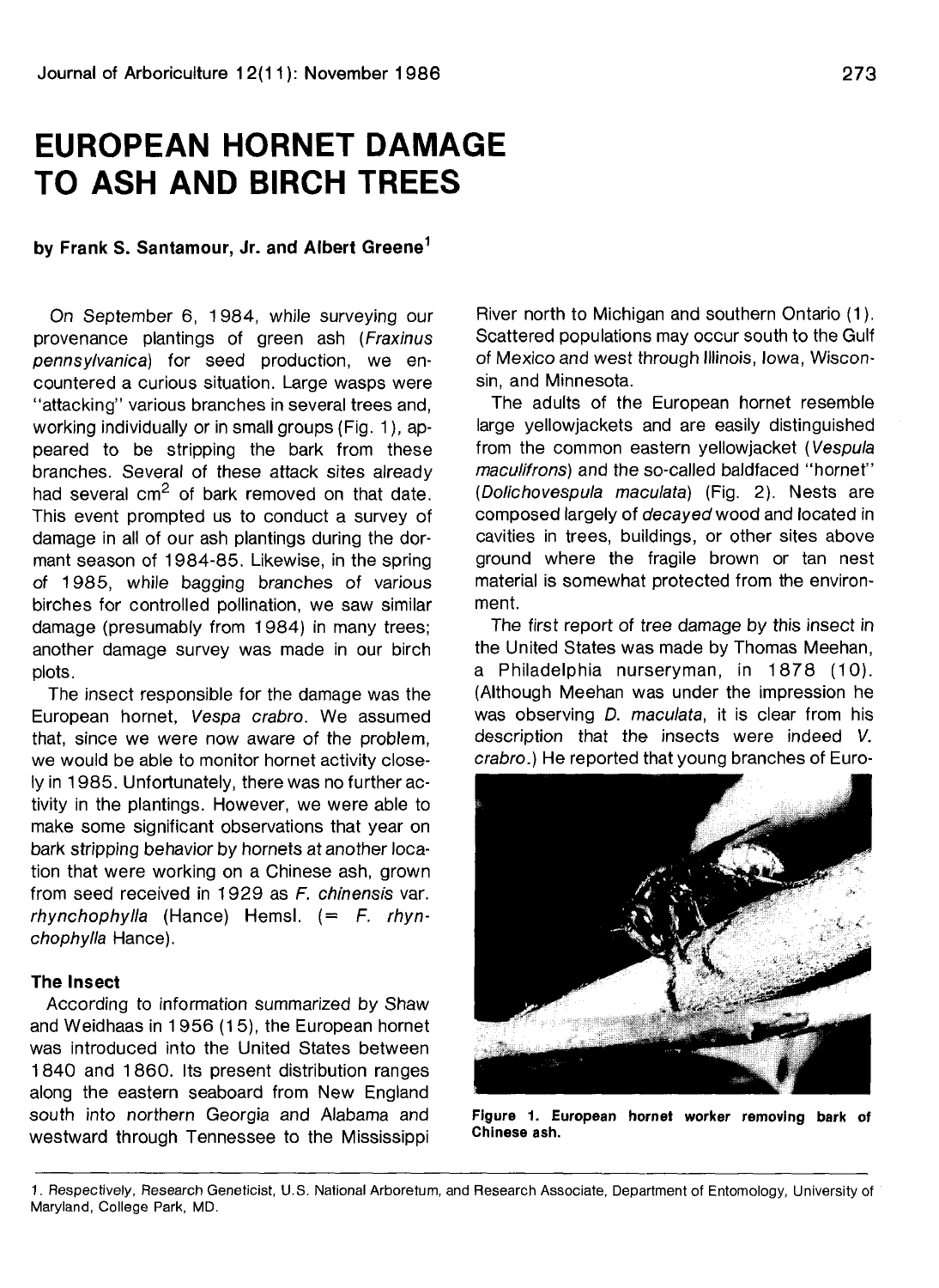pean ash (Fraxinus excelsior) and common lilac (Syringa vulgaris) had been stripped of bark by the hornet. Cory (4) provided additional information on damage to lilac, which seemed to be "the preferred woody plant" for hornets in Maryland. Lilac was also the primary host noted by Shaw and Weidhaas (15), who also reported damage on syringa (Philadelphus sp.) and cited earlier reports on ash, birch, dahlia, and horsechestnut. Other references mention the hornets damaging alder, elm, dogwood, rhododendron, boxwood, and fringetree (Chionanthus virginicus) (2,7,8). None of these observations recorded any quantitative data relating to differences in damage among genera, species, or cultivars.

## **The Trees**

Our ash and birch plantings provided an excellent opportunity to make observations on hornet attack on trees of different species and geographic origins. All of the trees were located in the National Arboretum's test area in Beltsville, Maryland, at approximately 39° N. Lat. and with an average January temperature of 33.5°F (ca. 1°C).

Most of the ash trees were green ash (Fraxinus pennsylvanica) and were contained in 4 maior plantings. Two of these (FP-1 and FP-2) were replicates of a provenance test that included trees from 41 native origins in 19 states and 5 Canadian Provinces throughout the species' range. The seedlings had been planted as 2-0 stock in 1978, in 4-tree row plots at a spacing of 10 feet between trees and rows. Inasmuch as most plots contained seedlings from more than one tree in .each provenance, there was a wide range of plant genetic diversity available to the insect. Two seedlots of white ash (F. americana) from Ohio and Illinois were also included in these replicates. The 2 replicates were located on quite different sites, but were only 100 yards apart.

The third planting of green ash (FP-3) consisted of seedlings from individual mother trees from 19 geographic origins, and was planted in 1980 with 2-0 stock in unreplicated 4- or 5-tree row plots. The fourth planting (FP-4) was made in 1 979 and contained progeny from a single native tree on the National Arboretum grounds in Washington, D.C. These seedlings were originally thought to represent a number of interspecific hybrid combinations from semi-controlled pollinations, but all had proved to be pure green ash.

All of the ash plantings were no more than 200 yards distant from one another. In addition, there was a young planting of F. sieboldiana located adjacent to FP-2 on the side closer to FP-1. These trees were only 4 to 6 feet in height at the time of the survey.

The birch trees represented the remnants of test plots planted in 1973 to evaluate various species and geographic origins of the 5 major white-barked birches: Betula papyrifera and B. populifolia from the United States; B. pendula and B. pubescens from Europe; and B. platyphylla var. japonica from Japan. The early growth of these trees and their relative susceptibility to bronze birch borer have been reported previously (13, 14). Because of mortality or stem dieback that resulted from borer attack, many trees were either dead or represented only by a major trunk 6 feet to 10 feet in height derived from a basal or lateral sprout. However, even though the original randomization of the planting design had been destroyed, there remained a sufficient intermix-



**Figure 2. Workers (below) and queens (above) of, left to right: European hornet, baldfaced hornet, and eastern yellowjacket. Pale markings on baldfaced hornet are white; yellow on others. European hornet worker Is about 25 mm long.**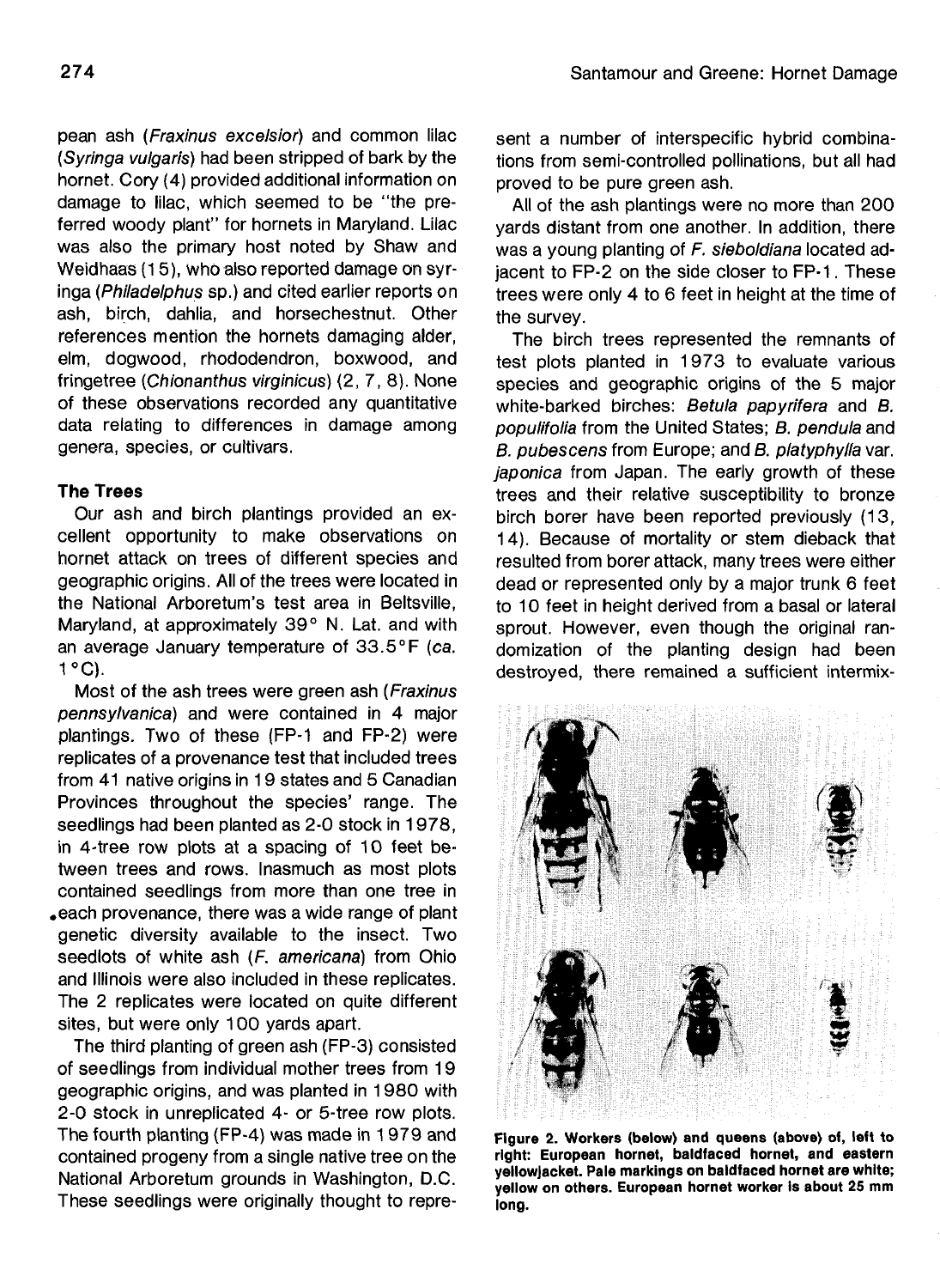ture of species and origins to allow the hornets considerable freedom of choice in host plants. The birch planting was located roughly 300 yards from the ash plantings.

#### **The Damage**

In surveying the damage in plantings of both genera, individual trees were classified only as "attacked" or "not attacked," with no attempt to quantify the number of attack sites or the area of bark removed. Such attention to detail may have had some importance, but the removal of some damaged branches and even entire trees for other research studies in 1985 precluded accurate comparisons at a later date.

In neither ash nor birch did the hornets strip bark

from young branches only one season old. Rather, they seemed to favor branch sections 3 to 5 years old with thicker bark. Branch diameter at this age generally ranged from 1.5 cm to 3.0 cm at the time of attack. We did find evidence of attempts to strip bark from larger and older branches, but the hornets apparently had abandoned these sites before they had chewed down to the cambium and removed any bark.

The amount of bark removed at any one site on the ash trees varied from small patches only about 1 cm<sup>2</sup> to long irregular patches that girdled the branch (Fig. 3). When ash branches were not girdled, vigorous callus growth was initiated the following season, sometimes completely covering the bare wood that had been previously exposed



**Figure 3. European hornet damage on (above ruler) Japanese white birch and (below ruler) green ash. The upper branch of birch was girdled and was killed. Other branches were not girdled but little callus formed. Upper branch of ash was girdled and middle 2 branches were not. These branches were removed during the dormant season**

**following attack. Lower 3 branches, not girdled, were left on the trees for 1 growing season and produced much callus. Two branches at lower right were typical of reduced damage on trees of Washington, D.C. origin. Ruler is 15 cm long.**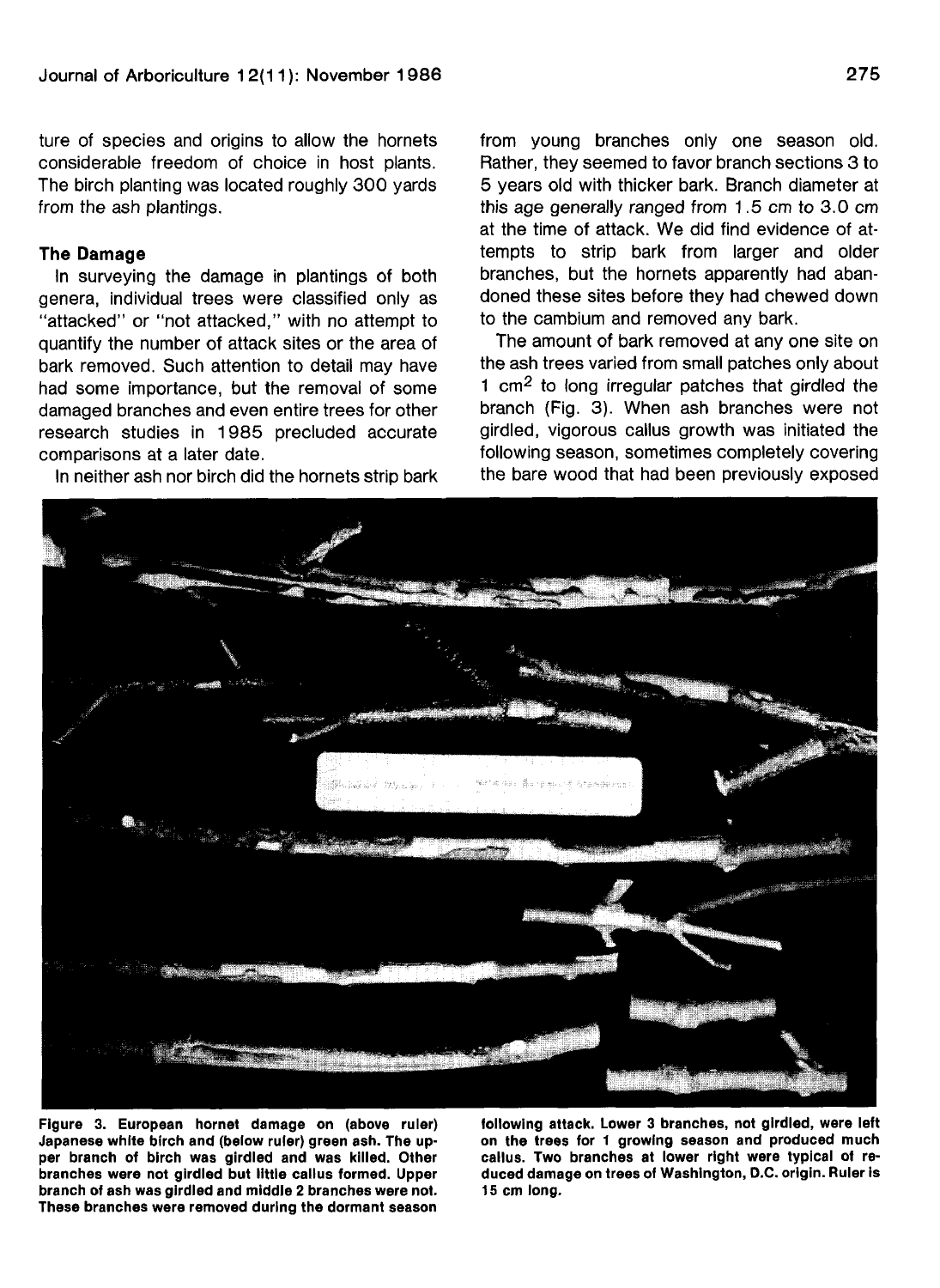by bark removal. Determination of the cause of the "injury" after callusing would be difficult in some instances (Fig. 3). However, where the bark patches removed were relatively small and regular, characteristic radiating lines in the young callus, indicating growth from all 4 sides of the wound, at least would suggest a physical loss of bark rather than a canker disease, borer site, or bird damage.

The hornet damage to birch branches seemed to be more extensive and destructive than on ash. With few exceptions, the branches were girdled, callusing was minimal, and the distal portion of the branch died (Fig. 3). Furthermore, there were fewer attack sites per tree on birch than on ash, but this may have been more a reflection of growth habit than generic classification.

Obviously, European hornet damage is not a life-threatening scourge of even those genera most favored by its attention. However, there may be instances in both nursery and landscape plantings when mass attacks could cause significant damage by reducing the salability of nursery stock or altering the crown growth pattern of planted specimens. It may even be that the callus growth areas resulting from bark removal would be ideal sites for egg-laying of borers. We do not want to overstress the destructiveness of the European hornet, but we do want arborists and nurserymen to be aware of and recognize the injuries caused by this insect.

# **Results and Discussion**

When compiling the damage data from the 1984 survey of the green ash provenance test, it was noted that trees from more northern, colder areas seemed to be less likely damaged than those originating in warmer climates. In FP-1, for instance, none of the trees (85) from 22 provenances was damaged. In 20 of those provenances, the average January temperature was below 0°C (32°F). Conversely, all of the trees (32) of 9 provenances were damaged and in 7 of these the average January temperature was above 0°C (32 °F). Therefore, the data in Table 1 are presented according to that classification. There may be little difference in the climates of areas with average January temperatures of  $+1$ °C and  $-1$ °C and, consequently, few physiological differences in the vegetation that has become adapted to each climate. Still, 0°C appears to be a significant, as well as convenient, dividing point between "southern" and "northern" sources. It is obvious from the table that green ash trees from "northern" sources were less likely to be attacked by hornets than those from "southern" habitats. The mother tree of the progeny in FP-4 was native to a "southern" area about 10 miles from the planting site, which is itself a "southern" site. Of the white ash trees included in the green ash plantings, 2/8 of those from a "northern" source in Ohio were attacked, as were 3/8 from a "southern" Illinois source.

| Planting    | <b>Tree Origin</b>                                 |                |              |                                                       |                |              |  |  |
|-------------|----------------------------------------------------|----------------|--------------|-------------------------------------------------------|----------------|--------------|--|--|
|             | <b>Northern</b><br>Ave. January temp.<br>below 0°C |                |              | Southern<br>Ave. January temp.<br>above $0^{\circ}$ C |                |              |  |  |
|             | No.                                                | No.<br>damaged | %<br>damaged | No.                                                   | No.<br>damaged | %<br>damaged |  |  |
| <b>FP-1</b> | 113                                                | 19             | 16.8         | 45                                                    | 33             | 73.3         |  |  |
| $FP-2$      | 124                                                | 4              | 3.2          | 48                                                    | 8              | 16.6         |  |  |
| FP-3        | 72                                                 | 17             | 23.6         | 19                                                    | 9              | 47.3         |  |  |
| $FP-4$      |                                                    |                |              | 90                                                    | 26             | 28.8         |  |  |

**Table 1. Numbers and percentages of green ash (Fraxinus pennsylvanica) trees of different origins damaged by European hornet—1984.**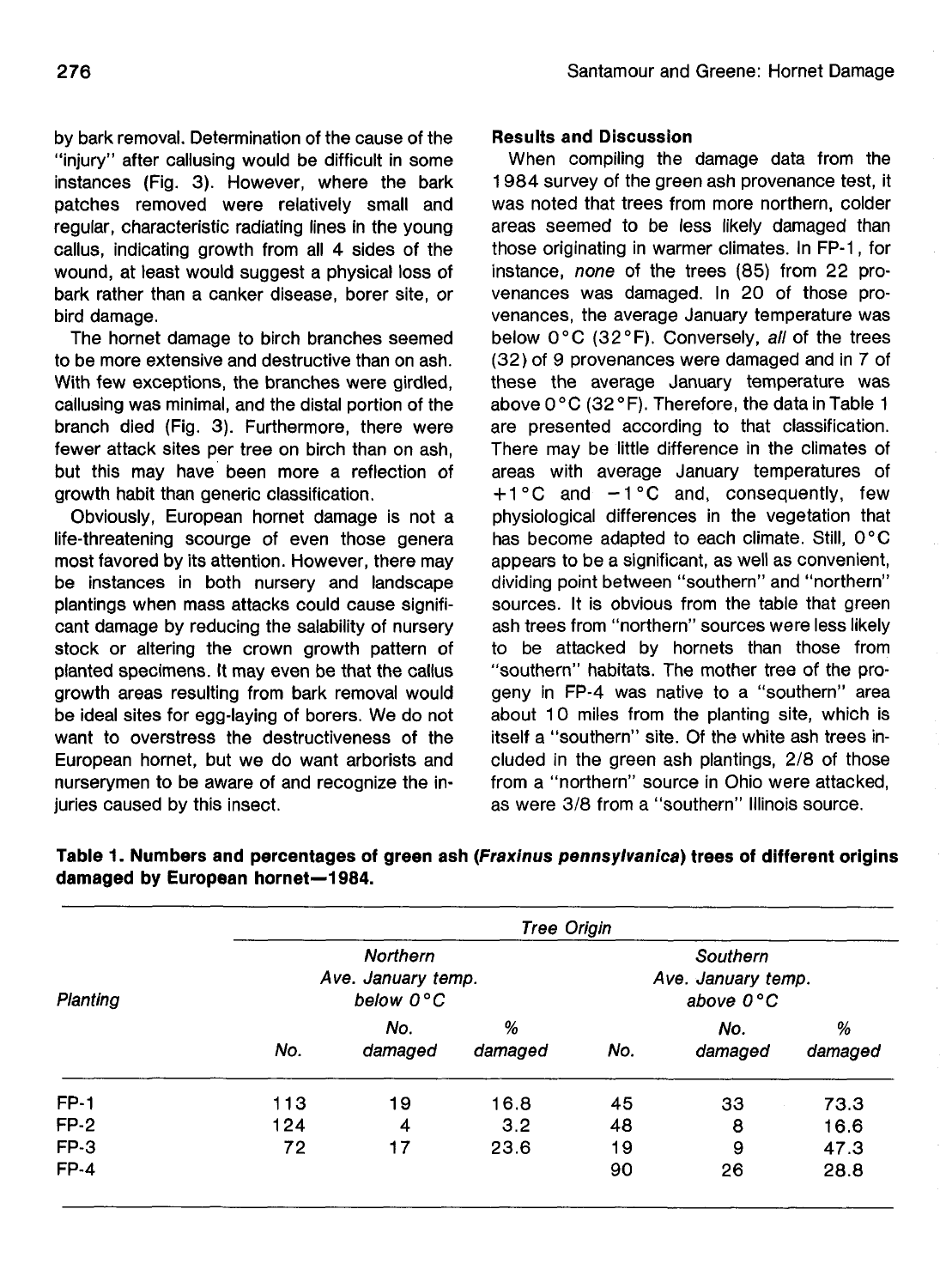A reasonable explanation of the observed preference of the hornet for trees of "southern" origin could be based on their lengthened period of cambial activity and bark "peelability" as compared to trees of "northern" lineage. In fact, we have shown, by monitoring these selfsame trees during the 1 979 growing season, that the time of cessation of cambial activity, as measured by cambial electrical resistance, varied inversely with the average January temperature of the seed source (12). It may logically be assumed that "peelability" or "juiciness" of the bark would follow a similar pattern. When making the reciprocal patch grafts reported in that paper (12), we found that on August 8, 1 979, the bark of trees from the most northern origin (Manitoba) was difficult to remove, and it is likely that loss of physical "peelability" precedes the electrically detectable cessation of cambial activity by weeks or months. Thus hornet attacks will be more numerous, and the bark area of the damage more extensive in trees from more southern origins (see Fig. 3).

The birch data in Table 2 are in general agreement with this hypothesis, although now the picture is confounded by possible species differences. Nevertheless, fewer trees from northern latitude sources were attacked.

As noted above, hornets were observed stripping bark from F. rhynchophylla in Glenn Dale, Maryland, in 1985. No damage was observed in 1984 on the young trees of F. sieboldiana located near the green ash plots. Without complete documentation of origin, no conclusions can be drawn regarding the reasons for this disparity.

Some hornet damage from 1984 was also found (in 1985) on ash trees on the grounds of the National Arboretum. Two trees of each of 2 F. americana cultivars had been planted, along with trees of other species, in an isolated test area in 1980. There was no damage to trees of 'Autumn Applause' whereas both trees of 'Champaign County' exhibited numerous callused-over attack sites.

To our knowledge, bark stripping has not been reported for any other species of social wasp

|                                    |              | Sources        | <b>Trees Damaged</b> |          |  |
|------------------------------------|--------------|----------------|----------------------|----------|--|
| Species origin                     | Number       | North Latitude | Number               | Percent  |  |
| B. papyrifera                      | 4            | 45°            | 0/28                 | $\circ$  |  |
| B. populifolia                     | 1            | 41°            | 1/23                 | 4.3      |  |
| B. pendula                         | 5            | various        | 4/26                 | 15.3     |  |
| Belgium <sup><math>1/</math></sup> | (1)          | 51°            | (2/4)                | (50.0)   |  |
| Corsica <sup>1/</sup>              | (1)          | 42°            | (0/8)                | (0)      |  |
| <b>B.</b> pubescens                |              |                |                      |          |  |
| Belgium                            | $\mathbf{2}$ | 50°            | 0/23                 | $\Omega$ |  |
| Turkey                             | 1            | $40^{\circ}$   | 4/15                 | 26.6     |  |
| B. platyphylla                     | 5            | 36°            | 15/41                | 36.6     |  |

**Table 2. Damage by European hornets to various species and geographic sources of white-barked birches (Betula)—1984.**

 $1$ /Included in species total.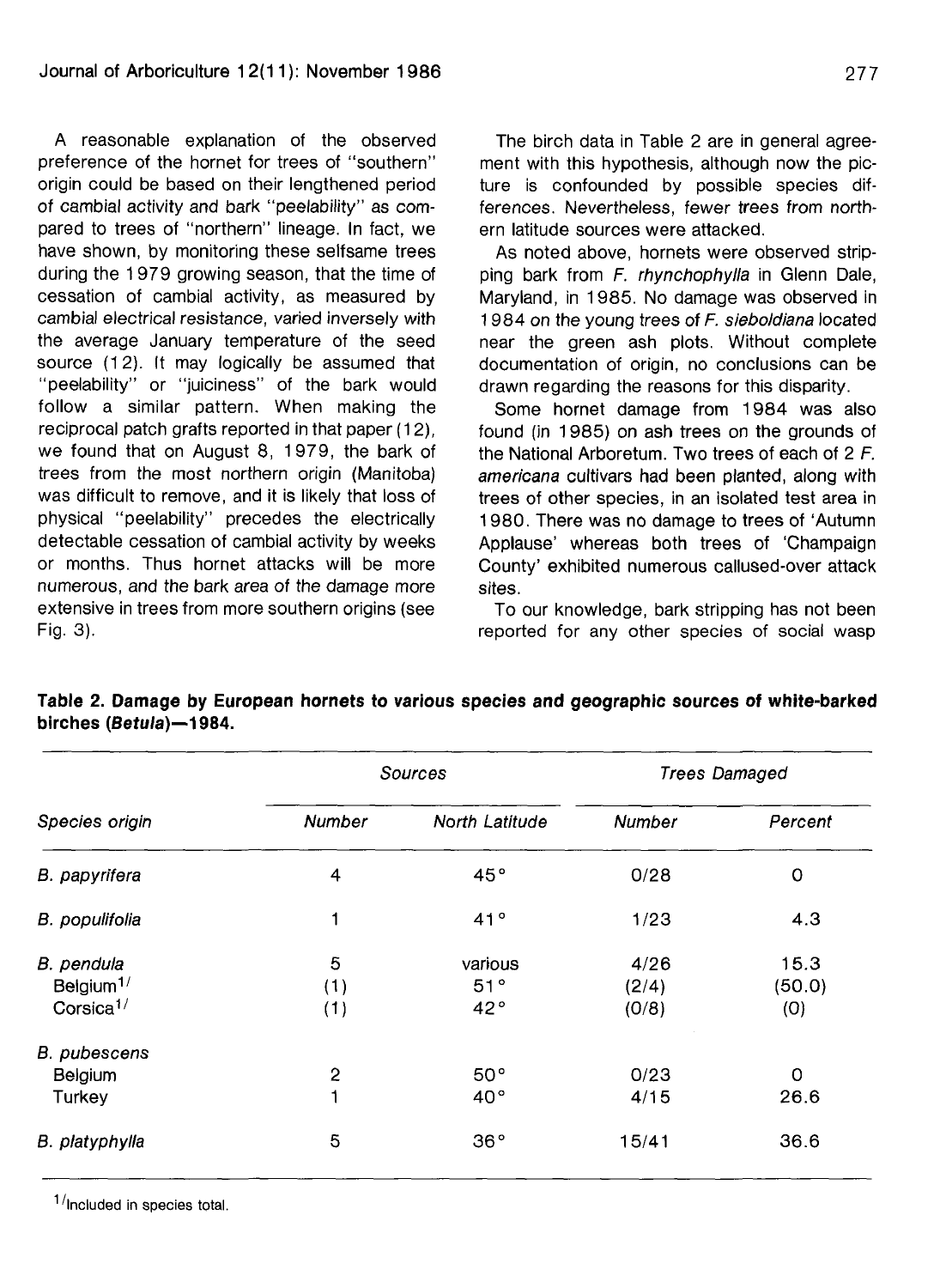besides Vespa crabro. As noted by Shaw and Weidhaas (15), there has long been uncertainty in the literature as to why European hornets exhibit this behavior. Some authors have claimed the bark is gathered for use as nest material (e.g., 3, 7, 16), while others acknowledge this as a possibility but emphasize the aspect of sap collection (e.g., 1,4,5).

Our observations of hornets working on Chinese ash in 1985 and common lilac in 1978 clearly demonstrated that the insects were not collecting fiber. Despite extended bouts of vigorous gnawing, the bark removal was an extremely gradual, almost imperceptible process. Rather than being efficiently scraped away in strips over a period of several minutes and retained as a ball of soft pulp (the way nest material is gathered), the bark was laboriously worn away in tiny bits which apparently dropped to the ground. Some individuals worked at the same spot for several hours with little or no visible progress. Meehan's (10) reference to hornets carrying "strips of bark away in their mouths" is therefore puzzling, not only because social wasps do not transport fiber in this manner, but also because the hornets seemed incapable of removing the bark in strips.

It was equally clear that considerable sap collection was taking place. Bark gnawing alternated with usually longer periods of lapping at the freshly exposed cambium. Sap flow from wounds on the Chinese ash was copious at times. In many cases the stripped patches appeared dry, although the abundance of files, ants, yellowjackets (Dolichovespula and Vespula spp.) and paper wasps (Polistes spp.) at these areas attested to the nutrients present. The feeding hornets repeatedly lunged at these intruders to drive them off, occasionally taking a yellowjacket or fly as prey.

In fact, the attraction of Vespa crabro to these sources of sap and the effort expended to secure it goes far beyond any other known type of social wasp foraging behavior. Considering the amount of damage we observed in the plantings coupled with how slowly the bark was actually removed, an enormous number of wasp-hours must be devoted to this task. At least 140 trees in the same area displayed some damage and up to ca.

80 hornets were counted per tree. The propensity for nocturnal foraging by V. crabro must also be taken into account. Observations in late September revealed as many hornets on the Chinese ash at night as were present during the day. With temperatures too cold for flight, the insects slowly and feebly exhibited chewing and lapping behavior or just remained motionless with mouthparts on the cambium.

Inasmuch as the European hornet is not considered an abundant species in this country, and typical mature nests contain less than 500 workers (1), bark stripping must therefore constitute a major fraction of the time and energy budgets of at least some colonies in late summer and fall. An important question is whether this behavior is adaptive for the insects, and thus represents mining for essential nutrients which cannot be obtained elsewhere, or whether it is actually a detrimental preoccupation with highly attractive but non-essential compounds and represents a drain on colony resources. Vespa spp. characteristically feed on naturally oozing sap, and this is considered to be the most important carbohydrate source for the 5 species occurring in Japan, including V. crabro (9). Interestingly, bark stripping to obtain sap has not been recorded in any region other than Europe and North America.

Another major question is why ash and birch are preferred sap sources. As far as we could determine from the literature (6), there is little similarity in bark or phloem (sap) chemicals in these 2 genera. In fact, there are great differences in the presence of coumarin compounds in various ash species: absent in  $F$ . americana and  $F$ . pennsylvanica; strongly present in F. excelsior, F. rhynchophylla and F. sieboldiana (11). Oddly enough, oaks (Quercus spp.) are considered the most common source of naturally exuding "sap" for hornet species, including V. crabro (9), and is the only such source on which we have observed them in Maryland. Yet we are unaware of any records of bark stripping on oak. (A reasonable explanation for this, however, is that hornets on oak are not actually feeding on sap, but on the fermented product of bacterial wetwood infections.)

Many other kinds of trees occurred near the ash